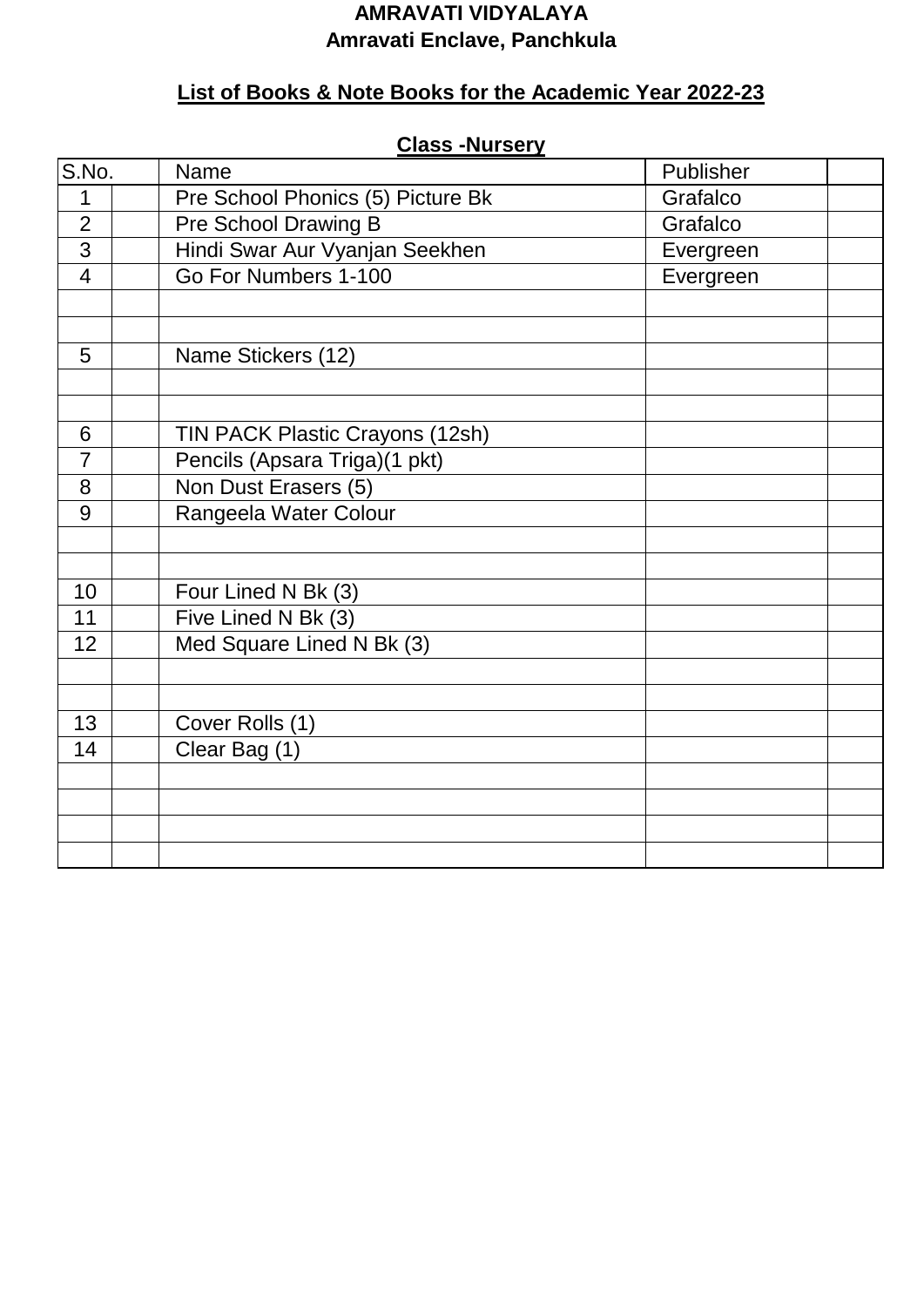## **Class- LKG**

| S.No.          | Name |                                           | Publisher          |  |
|----------------|------|-------------------------------------------|--------------------|--|
| 1              |      | Smileys Junior B                          | <b>Rising Kids</b> |  |
| $\overline{2}$ |      | Together with Peek-a-boo (Hindi Magic B2) | Rachna Sagar       |  |
|                |      |                                           |                    |  |
|                |      |                                           |                    |  |
| 3              |      | <b>Sketch Book</b>                        |                    |  |
| $\overline{4}$ |      | Name Stickers (12)                        |                    |  |
|                |      |                                           |                    |  |
|                |      |                                           |                    |  |
| 5              |      | TIN PACK Plastic Crayons (12sh)           |                    |  |
| 6              |      | Pencils (Apsara Triga)(1 pkt)             |                    |  |
| $\overline{7}$ |      | Non Dust Erasers (5)                      |                    |  |
| 8              |      | Rangeela Water Colour                     |                    |  |
|                |      |                                           |                    |  |
|                |      |                                           |                    |  |
| 9              |      | Four Lined N Bk (6)                       |                    |  |
| 10             |      | Five Lined N Bk (3)                       |                    |  |
| 11             |      | Square Lined N Bk (3)                     |                    |  |
|                |      |                                           |                    |  |
|                |      |                                           |                    |  |
| 12             |      | Cover Rolls (1)                           |                    |  |
| 13             |      | Clear Bag (1)                             |                    |  |
|                |      |                                           |                    |  |
|                |      |                                           |                    |  |
|                |      |                                           |                    |  |
|                |      |                                           |                    |  |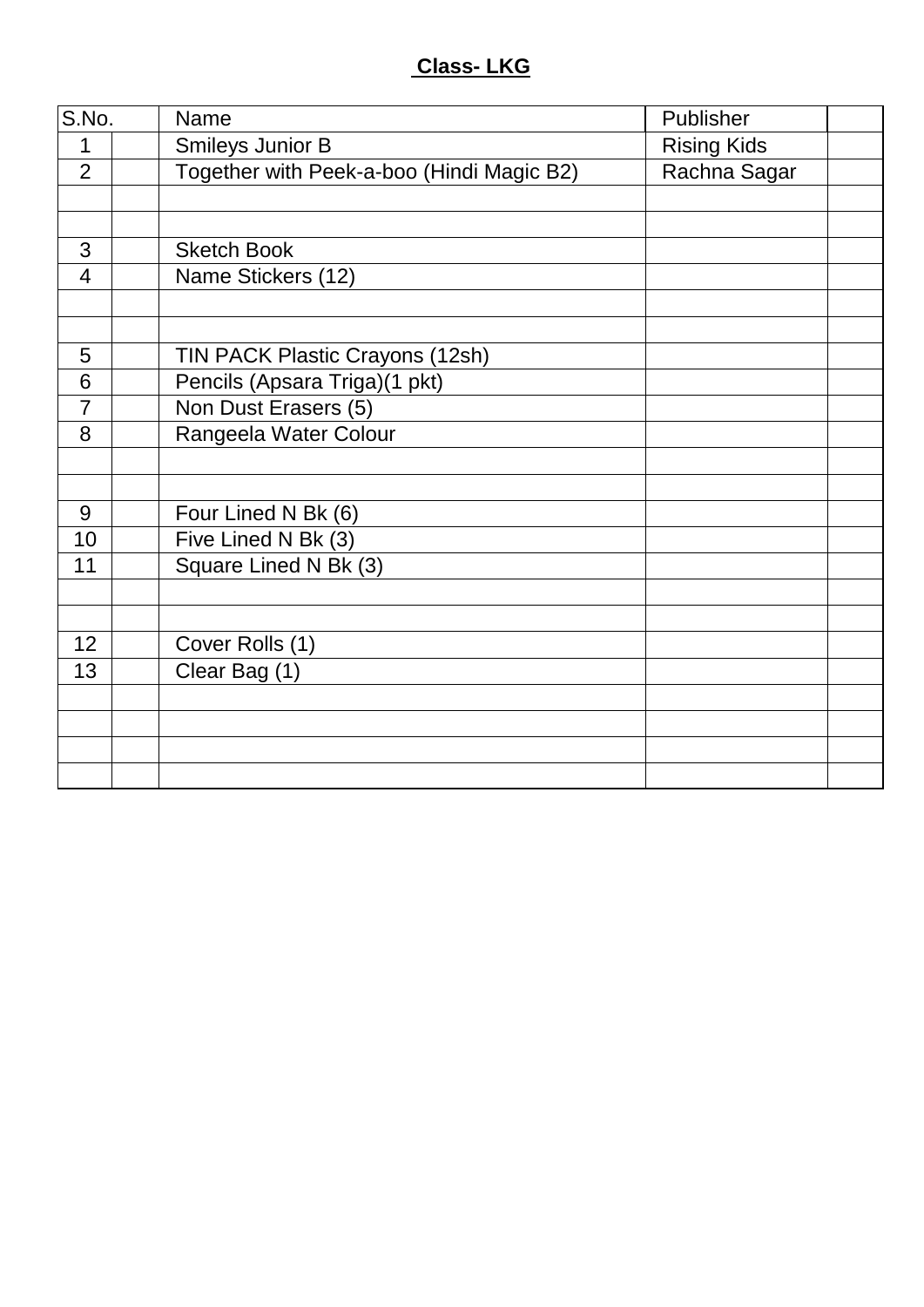### **Class- UKG**

| S.No.          | Name                                       | Publisher    |  |
|----------------|--------------------------------------------|--------------|--|
| 1              | Together with Peek-a-boo (English Magic C) | Rachna Sagar |  |
| $\overline{2}$ | Together with Peek-a-boo (Hindi Magic C)   | Rachna Sagar |  |
|                |                                            |              |  |
|                |                                            |              |  |
| 3              | <b>Sketch Book</b>                         |              |  |
| $\overline{4}$ | Name Stickers (12)                         |              |  |
|                |                                            |              |  |
|                |                                            |              |  |
| 5              | TIN PACK Plastic Crayons (12sh)            |              |  |
| $\overline{6}$ | Pencils (Apsara Triga)(1 pkt)              |              |  |
| $\overline{7}$ | Non Dust Erasers (5)                       |              |  |
| 8              | Rangeela Water Colour                      |              |  |
|                |                                            |              |  |
|                |                                            |              |  |
| 9              | Four Lined N Bk (6)                        |              |  |
| 10             | Five Lined N Bk (3)                        |              |  |
| 11             | Square Lined N Bk (3)                      |              |  |
|                |                                            |              |  |
|                |                                            |              |  |
| 12             | Cover Rolls (1)                            |              |  |
| 13             | Clear Bag (1)                              |              |  |
|                |                                            |              |  |
|                |                                            |              |  |
|                |                                            |              |  |
|                |                                            |              |  |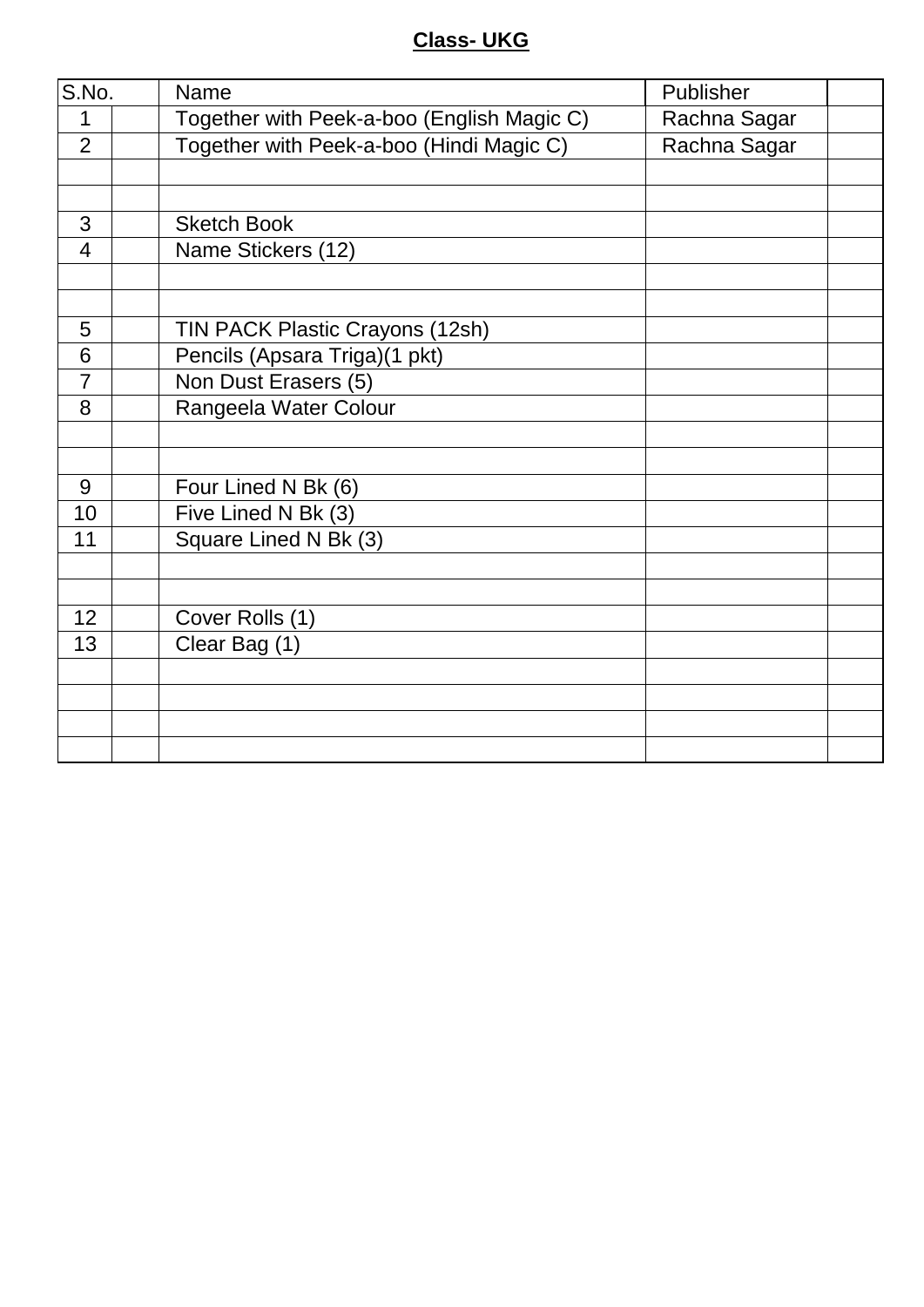## **CLASS - 1**

| S.No.          | <b>Name</b>                              | Publisher           |  |
|----------------|------------------------------------------|---------------------|--|
| 1              | Cherry (Term Book: Sem 1 & 2) 1          | Macmillan           |  |
| $\overline{2}$ | Udbhav (Hindi) 1                         | Pearson             |  |
| 3              | Be An Artist 1                           | Rachna Sagar        |  |
| $\overline{4}$ | Touchpad Plus Ver 2.0 1                  | Orange Edu Pvt.LTD. |  |
|                |                                          |                     |  |
|                |                                          |                     |  |
| 5              | Sketch Book White H Bd (1)               |                     |  |
| 6              | Name Stickers (24)                       |                     |  |
|                |                                          |                     |  |
|                |                                          |                     |  |
| $\overline{7}$ | TIN PACK Plastic Crayons (12sh)          |                     |  |
|                |                                          |                     |  |
|                |                                          |                     |  |
| 8              | Four Lined (for Eng, EVS etc) N Bk (6)   |                     |  |
| 9              | Double Lined (Broad)(for Hindi) N Bk (3) |                     |  |
| 10             | Square Lined N Bk (3)                    |                     |  |
|                |                                          |                     |  |
|                |                                          |                     |  |
| 11             | Cover Rolls (1)                          |                     |  |
|                |                                          |                     |  |
|                |                                          |                     |  |
|                |                                          |                     |  |
|                |                                          |                     |  |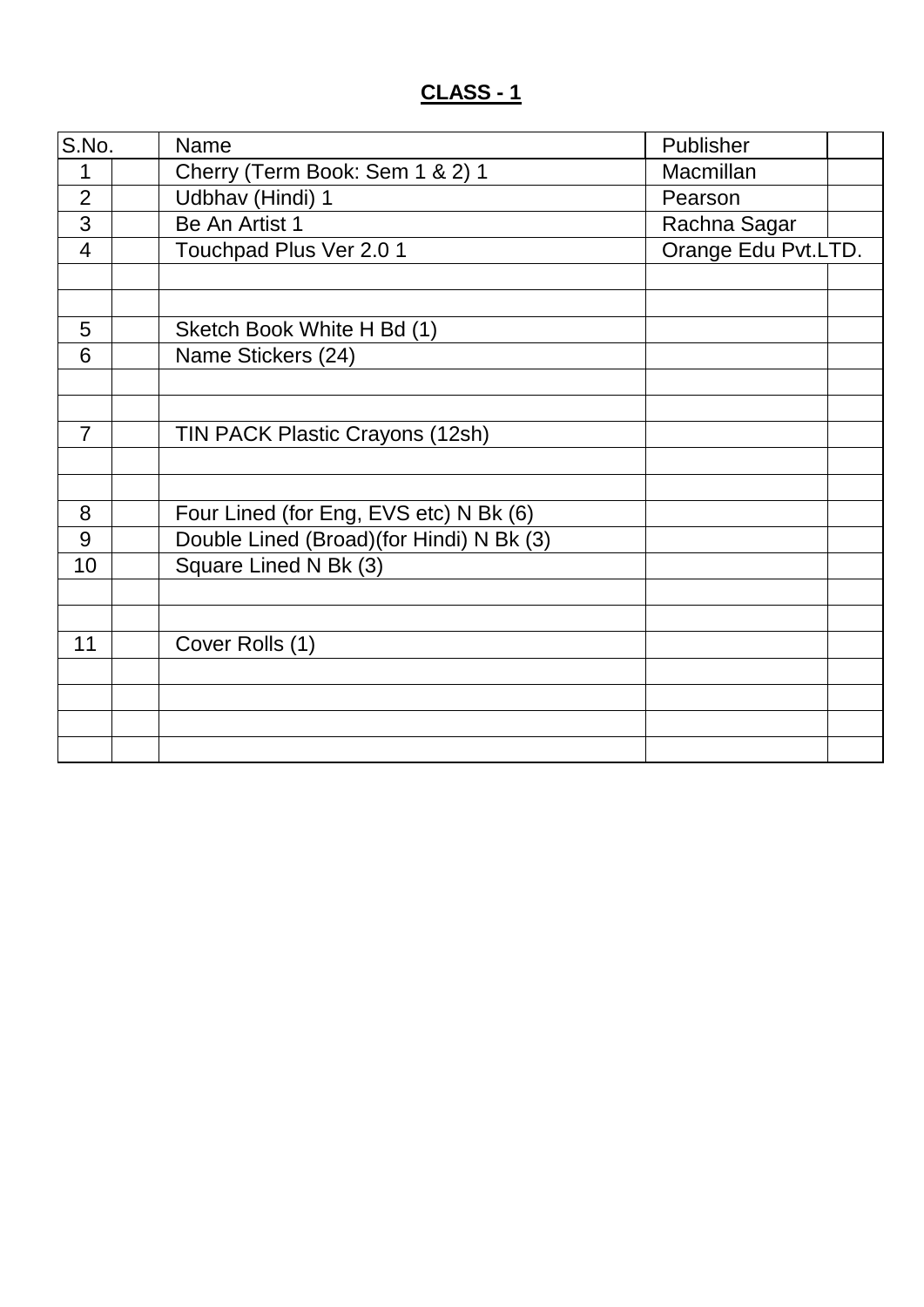**CLASS - 2**

| S.No.          | Name                                     | Publisher           |  |
|----------------|------------------------------------------|---------------------|--|
| $\mathbf 1$    | Cherry (Term Book: Sem 1 & 2) 2          | Macmillan           |  |
| $\overline{2}$ | Udbhav (Hindi) 2                         | Pearson             |  |
| 3              | Be An Artist 2                           | Rachna Sagar        |  |
| $\overline{4}$ | Touchpad Plus Ver 2.0 2                  | Orange Edu Pvt.LTD. |  |
|                |                                          |                     |  |
|                |                                          |                     |  |
| 5              | Sketch Book White H Bd (1)               |                     |  |
| 6              | Name Stickers (24)                       |                     |  |
|                |                                          |                     |  |
|                |                                          |                     |  |
| $\overline{7}$ | TIN PACK Plastic Crayons (12sh)          |                     |  |
|                |                                          |                     |  |
|                |                                          |                     |  |
| 8              | Four Lined (for Eng, EVS etc) N Bk (6)   |                     |  |
| 9              | Double Lined (Broad)(for Hindi) N Bk (3) |                     |  |
| 10             | Square Lined N Bk (3)                    |                     |  |
|                |                                          |                     |  |
|                |                                          |                     |  |
| 11             | Cover Rolls (1)                          |                     |  |
|                |                                          |                     |  |
|                |                                          |                     |  |
|                |                                          |                     |  |
|                |                                          |                     |  |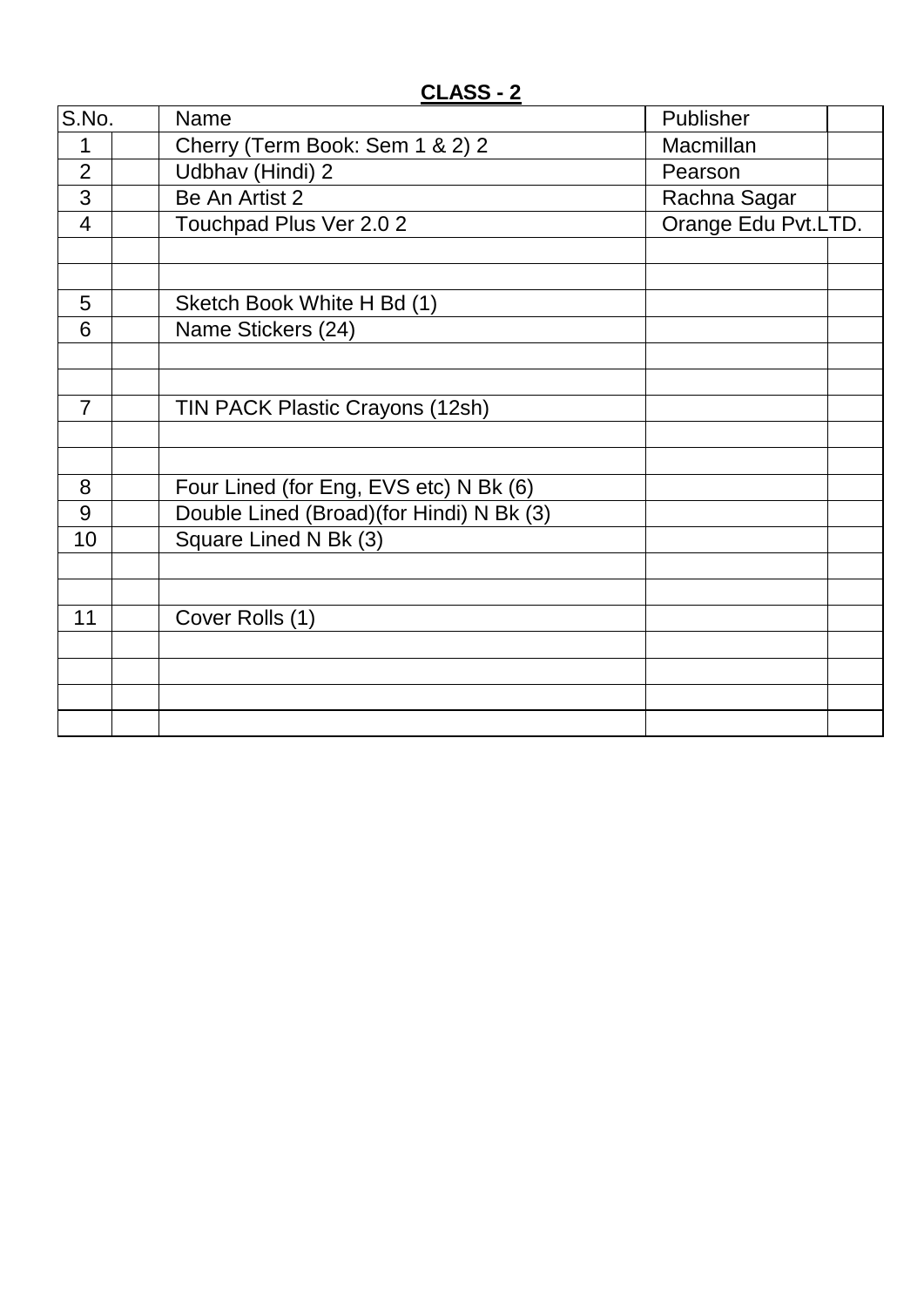**CLASS - 3**

| S.No.          | <b>Name</b>                | Publisher           |  |
|----------------|----------------------------|---------------------|--|
| 1              | New Pathways 3             | <b>OUP</b>          |  |
| $\overline{2}$ | Udbhav (Hindi) 3           | Pearson             |  |
| 3              | <b>New Trend Maths 3</b>   | Evergreen           |  |
| $\overline{4}$ | The Blue Planet 3          | Goyal               |  |
| 5              | Be An Artist 3             | Rachna Sagar        |  |
| 6              | Touchpad Plus Ver 2.0 3    | Orange Edu Pvt.LTD. |  |
| $\overline{7}$ | Knowledge Quest 3          | Funshiksha          |  |
|                |                            |                     |  |
| 8              | Sketch Book White H Bd (1) |                     |  |
| 9              | Name Stickers (24)         |                     |  |
|                |                            |                     |  |
|                |                            |                     |  |
| 10             | Oil Pastels (25sh)         |                     |  |
|                |                            |                     |  |
|                |                            |                     |  |
| 11             | Single Lined N Bk (11)     | 10                  |  |
| 12             | Spl Maths (4)              | $\overline{4}$      |  |
|                |                            |                     |  |
|                |                            |                     |  |
| 13             | Cover Rolls (1)            |                     |  |
|                |                            |                     |  |
|                |                            |                     |  |
|                |                            |                     |  |
|                |                            |                     |  |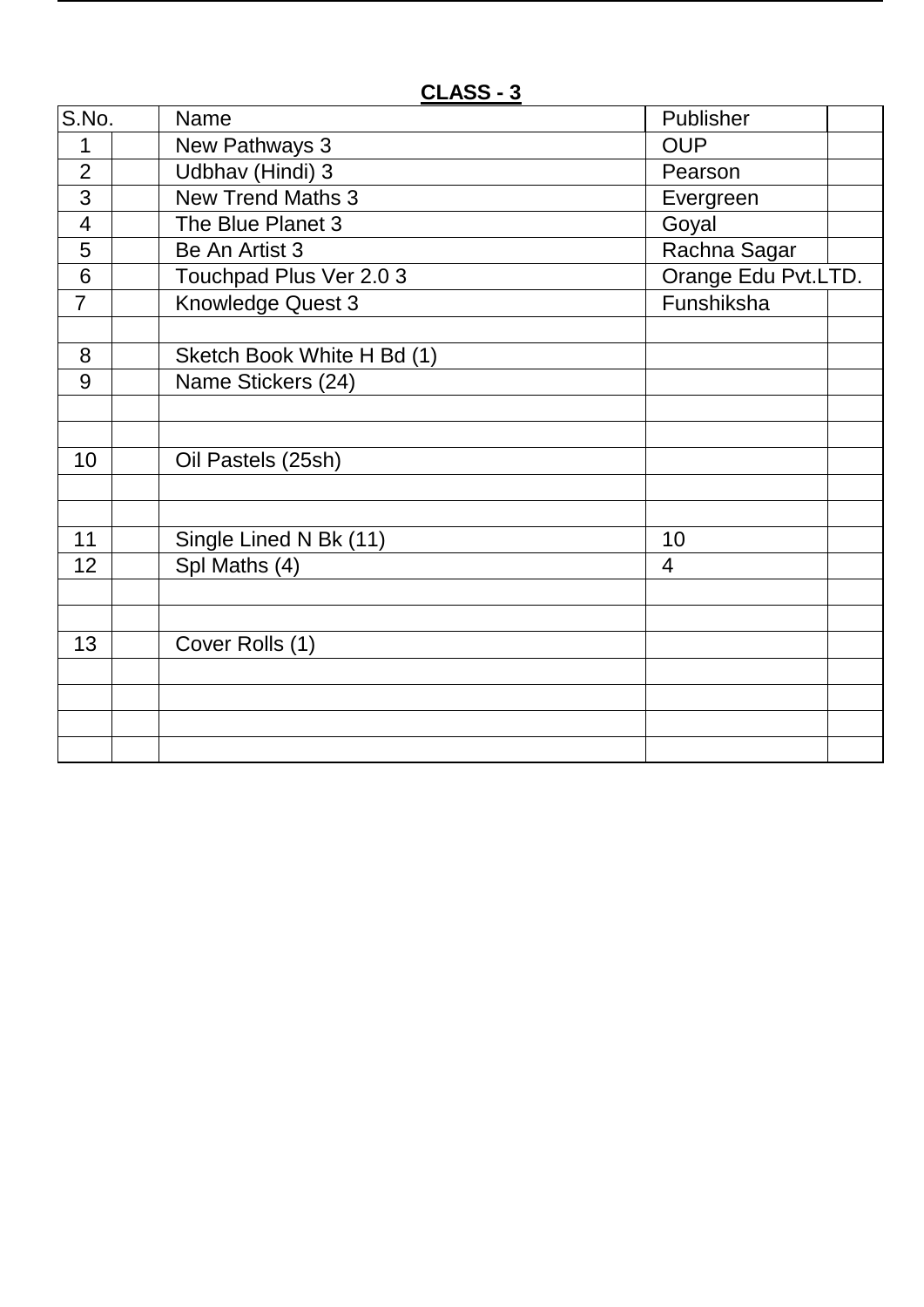**CLASS - 4**

| S.No.          | <b>Name</b>                | Publisher           |
|----------------|----------------------------|---------------------|
| 1              | New Pathways 4             | <b>OUP</b>          |
| $\overline{2}$ | Udbhav (Hindi) 4           | Pearson             |
| 3              | <b>New Trend Maths 4</b>   | Evergreen           |
| $\overline{4}$ | The Blue Planet 4          | Goyal               |
| 5              | Touchpad Plus Ver 2.0 4    | Orange Edu Pvt.LTD. |
| 6              | Flavours Of Art 4          | Evergreen           |
| $\overline{7}$ | <b>Knowledge Quest 4</b>   | Funshiksha          |
|                |                            |                     |
| 8              | Sketch Book White H Bd (1) |                     |
| 9              | Oil Pastels (25sh)         |                     |
| 10             | Name Stickers (24)         |                     |
|                |                            |                     |
|                |                            |                     |
| 11             | Single Lined N Bk (14)     | 10                  |
| 12             | Spl Maths N Bk (5)         | 4                   |
|                |                            |                     |
|                |                            |                     |
| 13             | Cover Rolls (1)            |                     |
|                |                            |                     |
|                |                            |                     |
|                |                            |                     |
|                |                            |                     |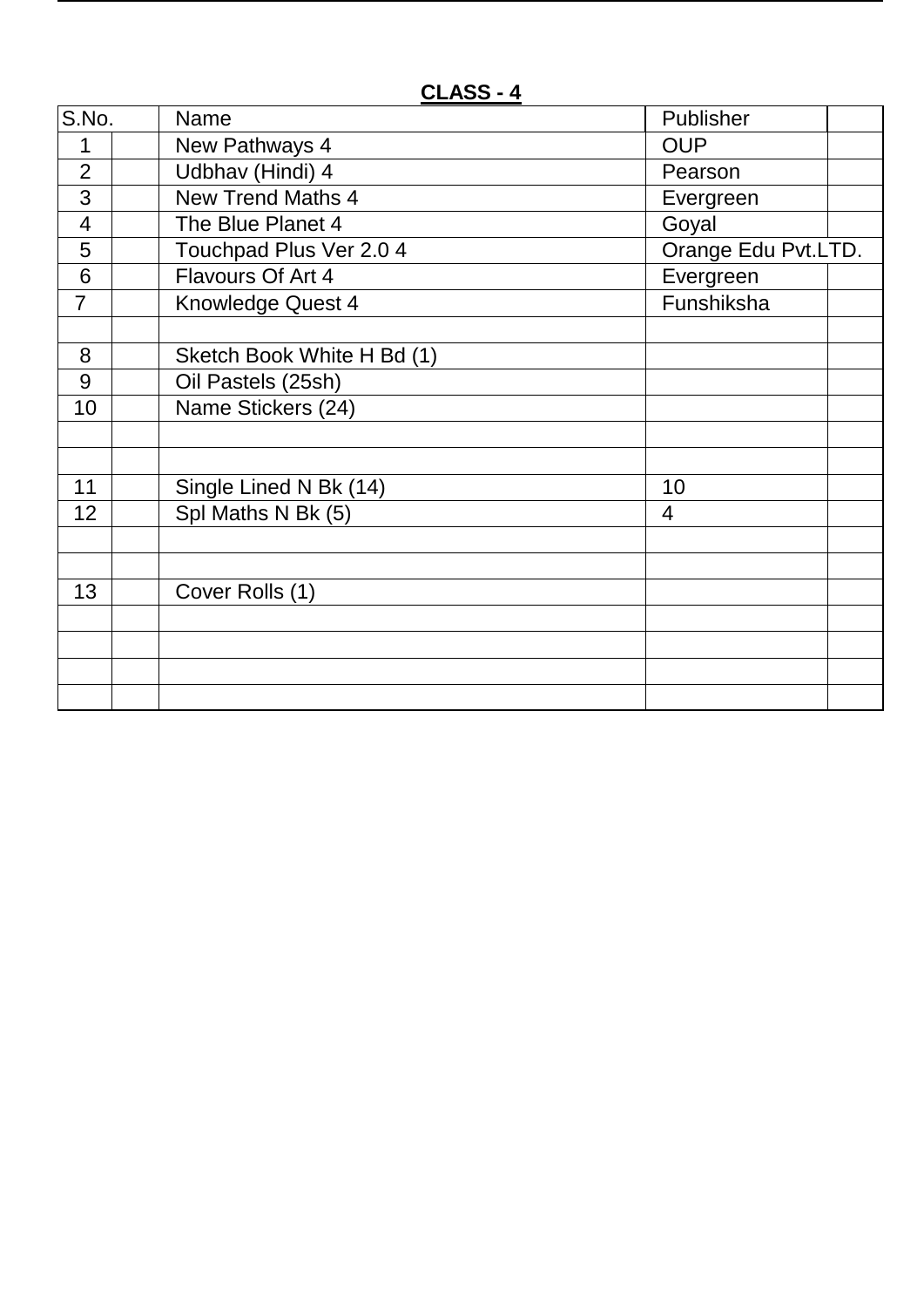**CLASS - 5**

| S.No.          | <b>Name</b>                | Publisher           |  |
|----------------|----------------------------|---------------------|--|
| 1              | New Pathways 5             | <b>OUP</b>          |  |
| $\overline{2}$ | Udbhav (Hindi) 5           | Pearson             |  |
| 3              | <b>New Trend Maths 5</b>   | Evergreen           |  |
| $\overline{4}$ | The Blue Planet 5          | Goyal               |  |
| 5              | Touchpad Plus Ver 2.0 5    | Orange Edu Pvt.LTD. |  |
| 6              | Flavours Of Art 5          | Evergreen           |  |
| $\overline{7}$ | <b>Knowledge Quest 5</b>   | Funshiksha          |  |
|                |                            |                     |  |
| 8              | Sketch Book White H Bd (1) |                     |  |
| 9              | Oil Pastels (25sh)         |                     |  |
| 10             | Name Stickers (36)         |                     |  |
|                |                            |                     |  |
|                |                            |                     |  |
| 11             | Single Lined N Bk (14)     | 10                  |  |
| 12             | Spl Maths N Bk (6)         | 4                   |  |
|                |                            |                     |  |
|                |                            |                     |  |
| 13             | Cover Rolls (1)            |                     |  |
|                |                            |                     |  |
|                |                            |                     |  |
|                |                            |                     |  |
|                |                            |                     |  |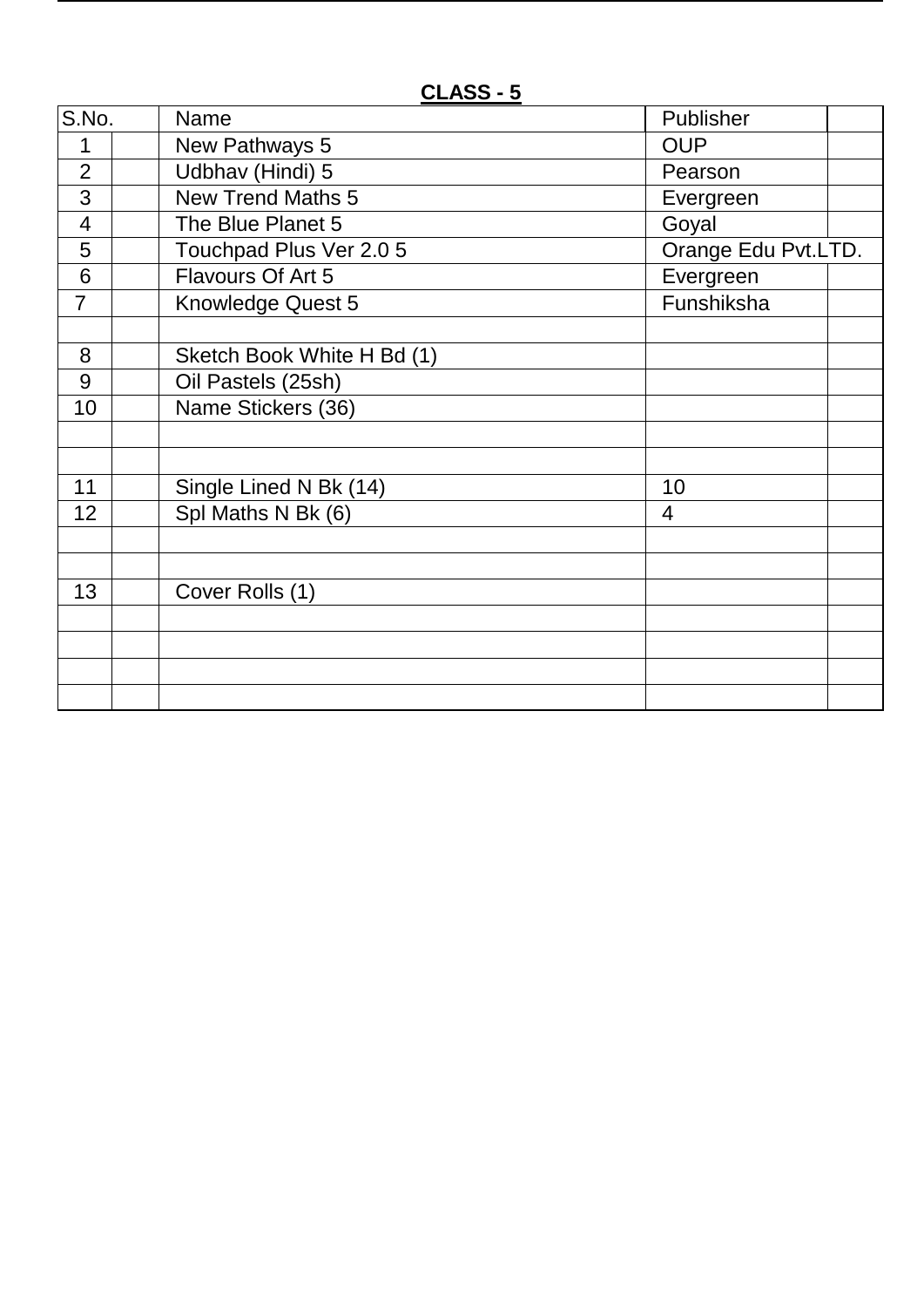| S.No.                    | Name                                        | Publisher           |  |
|--------------------------|---------------------------------------------|---------------------|--|
| 1                        | New Images 6                                | Pearson             |  |
| $\overline{2}$           | <b>Essential Eng Grammar 6</b>              | Sultan              |  |
| 3                        | Vasant 1                                    | <b>NCERT</b>        |  |
| $\overline{\mathcal{A}}$ | <b>Ram Katha</b>                            | Rachna Sagar        |  |
| 5                        | Maths 6                                     | <b>NCERT</b>        |  |
| 6                        | Science In Depth 6                          | Prachi              |  |
| $\overline{7}$           | New Trends In Soc Studies (with Wksheets) 6 | Evergreen           |  |
| 8                        | Touchpad Plus Ver 2.0 6                     | Orange Edu Pvt.LTD. |  |
| 9                        | Flavours Of Art 6                           | Evergreen           |  |
| 10                       | Knowledge Quest 6                           | Funshiksha          |  |
|                          |                                             |                     |  |
| 11                       | Name Stickers (36)                          |                     |  |
| 12                       | Register S/C No 4 (3)                       |                     |  |
|                          |                                             |                     |  |
|                          |                                             |                     |  |
| 13                       | Single Lined N Bk (15)                      |                     |  |
|                          |                                             |                     |  |
|                          |                                             |                     |  |
| 14                       | Sketch Book 1/4 (1)                         |                     |  |
| 15                       | Cover Rolls (1 Big)                         |                     |  |
|                          |                                             |                     |  |
|                          |                                             |                     |  |
|                          | Punjabi                                     |                     |  |
| 16                       | Nikian Kanian 1                             | Evergreen           |  |
|                          |                                             |                     |  |
|                          |                                             |                     |  |
|                          | Sanskrit                                    |                     |  |
| 16                       | Sugam Mitram 1                              | <b>Blue Print</b>   |  |
|                          |                                             |                     |  |
|                          |                                             |                     |  |
|                          |                                             |                     |  |
|                          |                                             |                     |  |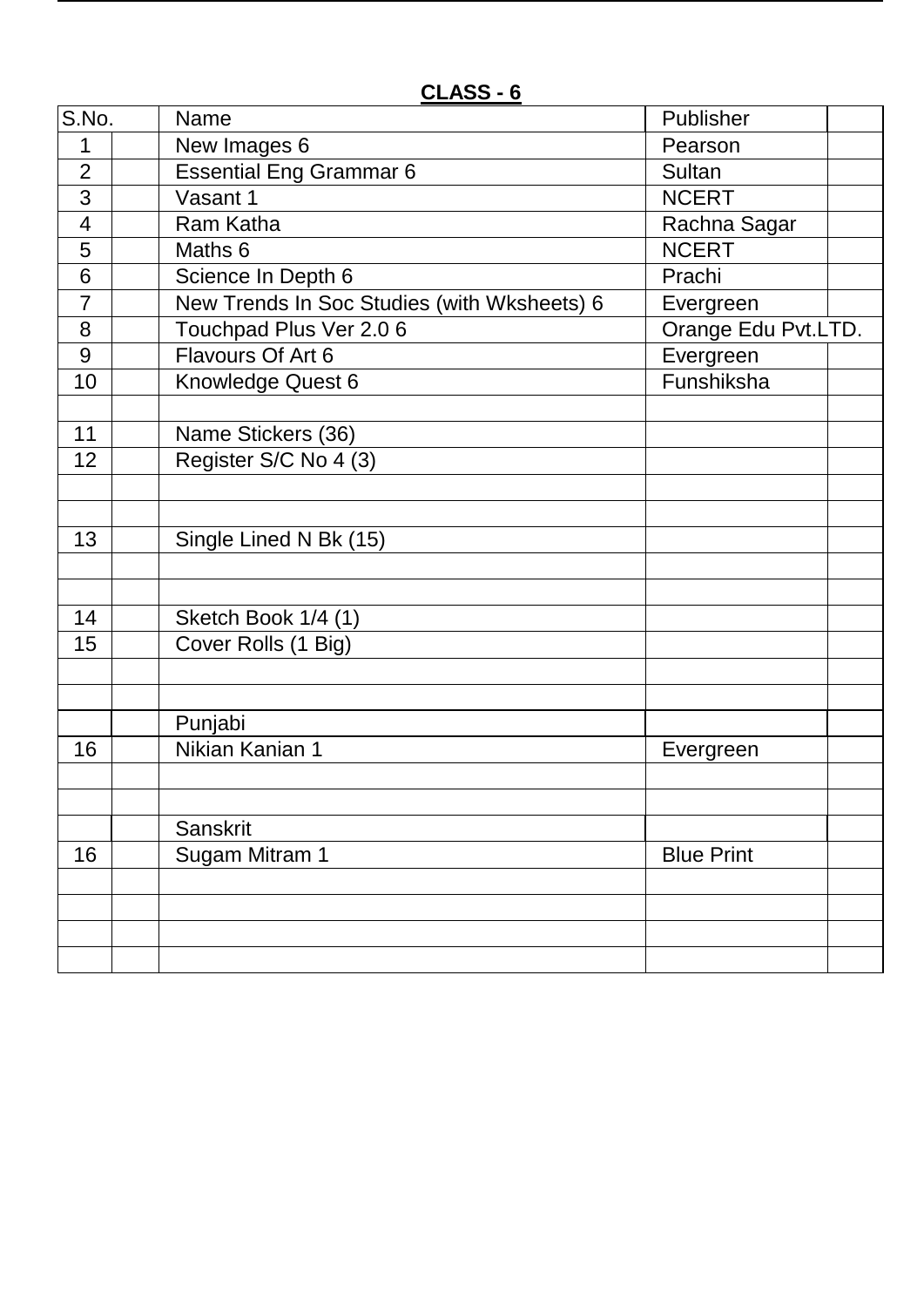| S.No.          | Name                                        | Publisher           |  |
|----------------|---------------------------------------------|---------------------|--|
| 1              | New Images 7                                | Pearson             |  |
| $\overline{2}$ | <b>Essential Eng Grammar 7</b>              | <b>Sultan</b>       |  |
| 3              | Vasant 2                                    | <b>NCERT</b>        |  |
| $\overline{4}$ | Mahabharat                                  | Rachna Sagar        |  |
| 5              | Maths 7                                     | <b>NCERT</b>        |  |
| 6              | Science In Depth 7                          | Prachi              |  |
| $\overline{7}$ | New Trends In Soc Studies (with Wksheets) 7 | Evergreen           |  |
| 8              | Touchpad Plus Ver 2.0 7                     | Orange Edu Pvt.LTD. |  |
| 9              | Flavours Of Art 7                           | Evergreen           |  |
| 10             | Knowledge Quest 7                           | Funshiksha          |  |
|                |                                             |                     |  |
| 11             | Name Stickers (36)                          |                     |  |
| 12             | Register S/C No 4 (3)                       |                     |  |
| 13             | Graph N Bk (1)                              |                     |  |
|                |                                             |                     |  |
|                |                                             |                     |  |
| 14             | Single Lined N Bk (15)                      |                     |  |
|                |                                             |                     |  |
|                |                                             |                     |  |
| 15             | Sketch Book 1/4 (1)                         |                     |  |
| 16             | Cover Rolls (1 Big)                         |                     |  |
|                |                                             |                     |  |
|                |                                             |                     |  |
|                | Punjabi                                     |                     |  |
| 17             | Nikian Kanian 3                             | Evergreen           |  |
|                |                                             |                     |  |
|                |                                             |                     |  |
|                | Sanskrit                                    |                     |  |
| 17             | Sugam Mitram 2                              | <b>Blue Print</b>   |  |
|                |                                             |                     |  |
|                |                                             |                     |  |
|                |                                             |                     |  |
|                |                                             |                     |  |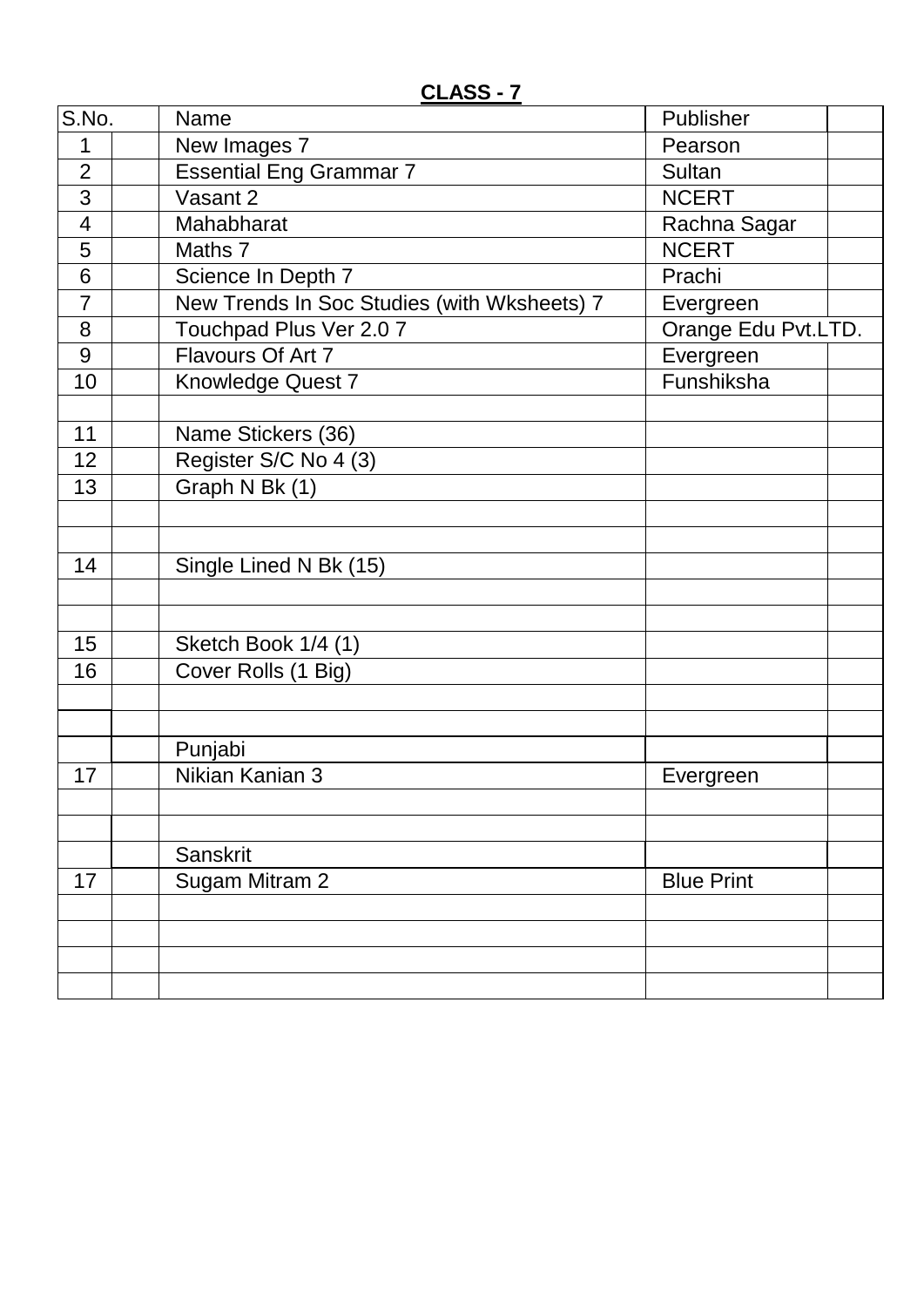| S.No.                    | Name                                        | Publisher           |  |
|--------------------------|---------------------------------------------|---------------------|--|
| 1                        | Honeydew 8                                  | <b>NCERT</b>        |  |
| $\overline{2}$           | It so Happened 8                            | <b>NCERT</b>        |  |
| 3                        | <b>Essential Eng Grammar 8</b>              | Sultan              |  |
| $\overline{\mathcal{A}}$ | Vasant 3                                    | <b>NCERT</b>        |  |
| 5                        | <b>Budh Charit</b>                          | <b>NCERT</b>        |  |
| 6                        | Maths 8                                     | <b>NCERT</b>        |  |
| $\overline{7}$           | Science In Depth 8                          | Prachi              |  |
| 8                        | New Trends In Soc Studies (with Wksheets) 8 | Evergreen           |  |
| 9                        | Touchpad Plus Ver 2.0 8                     | Orange Edu Pvt.LTD. |  |
| 10                       | Flavours Of Art 8                           | Evergreen           |  |
| 11                       | Vyakaran Aayan 'B' (9-10)                   | Prabhat             |  |
| 12                       | Knowledge Quest 8                           | Funshiksha          |  |
|                          |                                             |                     |  |
| 13                       | Name Stickers (36)                          |                     |  |
| 14                       | Register S/C No 4 (3)                       |                     |  |
| 15                       | Graph N Bk (1)                              |                     |  |
|                          |                                             |                     |  |
|                          |                                             |                     |  |
| 16                       | Single Lined N Bk (15)                      |                     |  |
|                          |                                             |                     |  |
|                          |                                             |                     |  |
| 17                       | Sketch Book 1/4 (1)                         |                     |  |
| 18                       | Cover Rolls (1 Big)                         |                     |  |
|                          |                                             |                     |  |
|                          |                                             |                     |  |
|                          | Punjabi                                     |                     |  |
| 19                       | Nikian Kanian 4                             | Evergreen           |  |
|                          |                                             |                     |  |
|                          |                                             |                     |  |
|                          | Sanskrit                                    |                     |  |
| 17                       | Sanskrit                                    | <b>NCERT</b>        |  |
|                          |                                             |                     |  |
|                          |                                             |                     |  |
|                          |                                             |                     |  |
|                          |                                             |                     |  |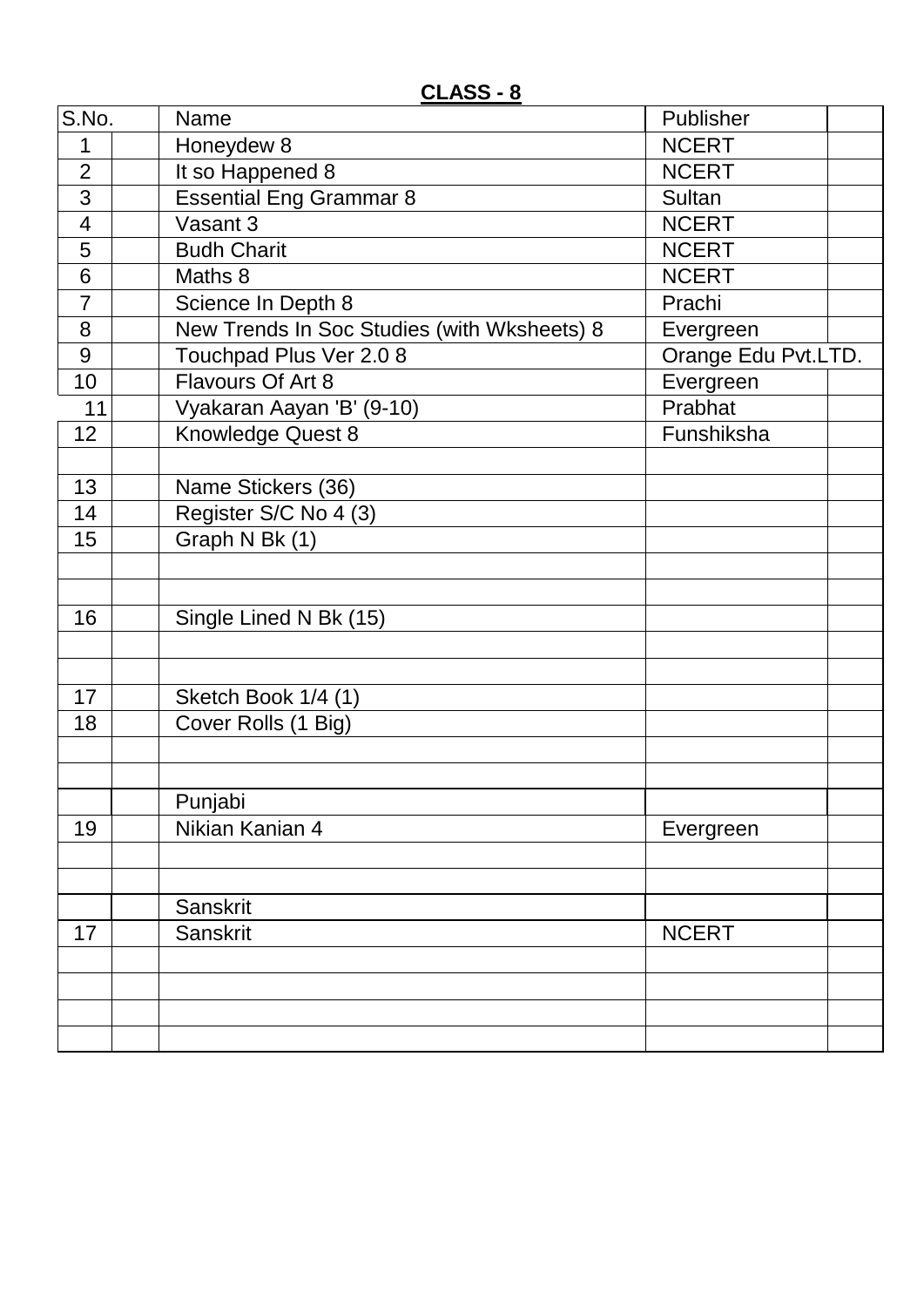**CLASS - 9**

| S.No.          | <b>Name</b>                                    | Publisher            |  |
|----------------|------------------------------------------------|----------------------|--|
| 1              | Beehive 9                                      | <b>NCERT</b>         |  |
| $\overline{2}$ | Moments 9                                      | <b>NCERT</b>         |  |
| 3              | <b>BBC Compacta 9</b>                          | <b>BBC</b>           |  |
| $\overline{4}$ | Sparsh 9                                       | <b>NCERT</b>         |  |
| 5              | Sanchyan 9                                     | <b>NCERT</b>         |  |
| 6              | Vyakaran Aayan 'B' (9-10)                      | Prabhat              |  |
| $\overline{7}$ | <b>Mathematics 9</b>                           | <b>NCERT</b>         |  |
| 8              | Science 9                                      | <b>NCERT</b>         |  |
| 9              | History 9                                      | <b>NCERT</b>         |  |
| 10             | <b>Democratic Politics 9</b>                   | <b>NCERT</b>         |  |
| 11             | Geography 9                                    | <b>NCERT</b>         |  |
| 12             | Economics 9                                    | <b>NCERT</b>         |  |
| 13             | Touchpad Information Tech (Code 402)           | Orange Edu. Pvt. Ltd |  |
| 14             | Together With Sc Lab Skills 9 (T1+T2)          | Rachna Sagar         |  |
|                |                                                |                      |  |
|                |                                                |                      |  |
| 15             | Prac N Bk (P/1, Ch/2 Classmate 140 pg 80/-)(3) |                      |  |
| 16             | <b>Graph Note Bk</b>                           |                      |  |
| 17             | Name Stickers (36)                             |                      |  |
|                |                                                |                      |  |
|                |                                                |                      |  |
| 18             | Register S/C No 4 (15)                         |                      |  |
|                |                                                |                      |  |
|                |                                                |                      |  |
| 19             | Cover Rolls (1 Big)                            |                      |  |
| 20             | Sketch Bk Cartridge 1/4                        |                      |  |
|                |                                                |                      |  |
|                |                                                |                      |  |
|                |                                                |                      |  |
|                |                                                |                      |  |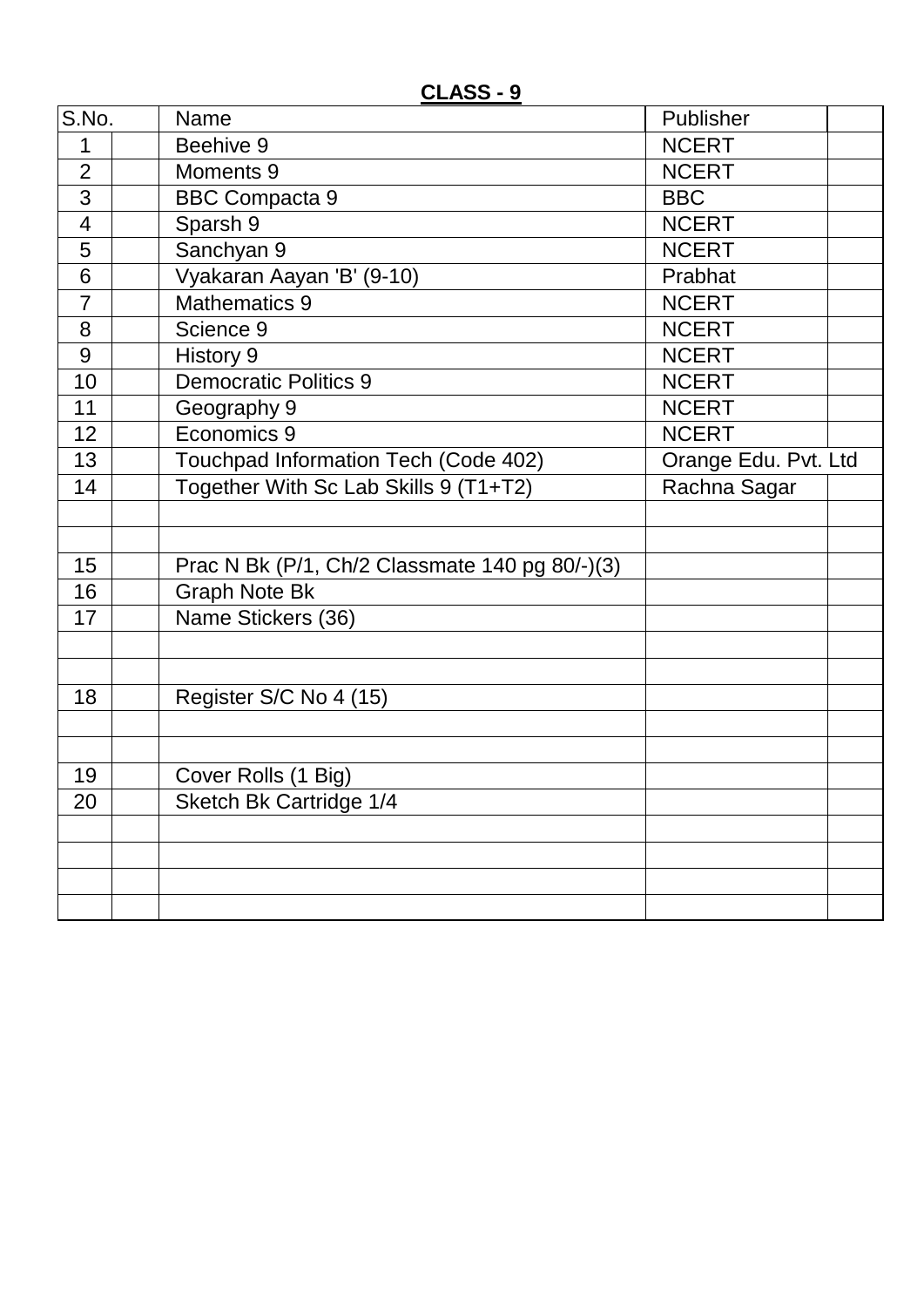| S.No.                    |  | Name                                           | Publisher    |  |
|--------------------------|--|------------------------------------------------|--------------|--|
| 1                        |  | <b>First Flights 10</b>                        | <b>NCERT</b> |  |
| $\overline{2}$           |  | <b>Footprints Without Feet 10</b>              | <b>NCERT</b> |  |
| $\overline{3}$           |  | <b>BBC Compacta 10</b>                         | <b>BBC</b>   |  |
| $\overline{\mathcal{A}}$ |  | Sparsh 10                                      | <b>NCERT</b> |  |
| 5                        |  | Sanchyan 10                                    | <b>NCERT</b> |  |
| 6                        |  | Vyakaran Aayan 'B' (9-10)                      | Prabhat      |  |
| $\overline{7}$           |  | Mathematics 10                                 | <b>NCERT</b> |  |
| 8                        |  | Science 10                                     | <b>NCERT</b> |  |
| 9                        |  | History 10                                     | <b>NCERT</b> |  |
| 10                       |  | <b>Democratic Politics 10</b>                  | <b>NCERT</b> |  |
| 11                       |  | Geography 10                                   | <b>NCERT</b> |  |
| 12                       |  | Economics 10                                   | <b>NCERT</b> |  |
| 13                       |  | Cyberlink 10                                   | <b>Kips</b>  |  |
| 14                       |  | Together With Sc Lab Skills 10 (T1+T2)         | Rachna Sagar |  |
|                          |  |                                                |              |  |
|                          |  |                                                |              |  |
| 15                       |  | Prac N Bk (P/1, Ch/2 Classmate 140 pg 80/-)(3) |              |  |
| 16                       |  | <b>Graph Note Bk</b>                           |              |  |
| 17                       |  | Name Stickers (36)                             |              |  |
|                          |  |                                                |              |  |
|                          |  |                                                |              |  |
| 18                       |  | Register S/C No 4 (15)                         |              |  |
|                          |  |                                                |              |  |
|                          |  |                                                |              |  |
| 19                       |  | Cover Rolls (1 Big)                            |              |  |
| 20                       |  | Sketch Bk Cartridge 1/4                        |              |  |
|                          |  |                                                |              |  |
|                          |  |                                                |              |  |
|                          |  |                                                |              |  |
|                          |  |                                                |              |  |

**CLASS - 10**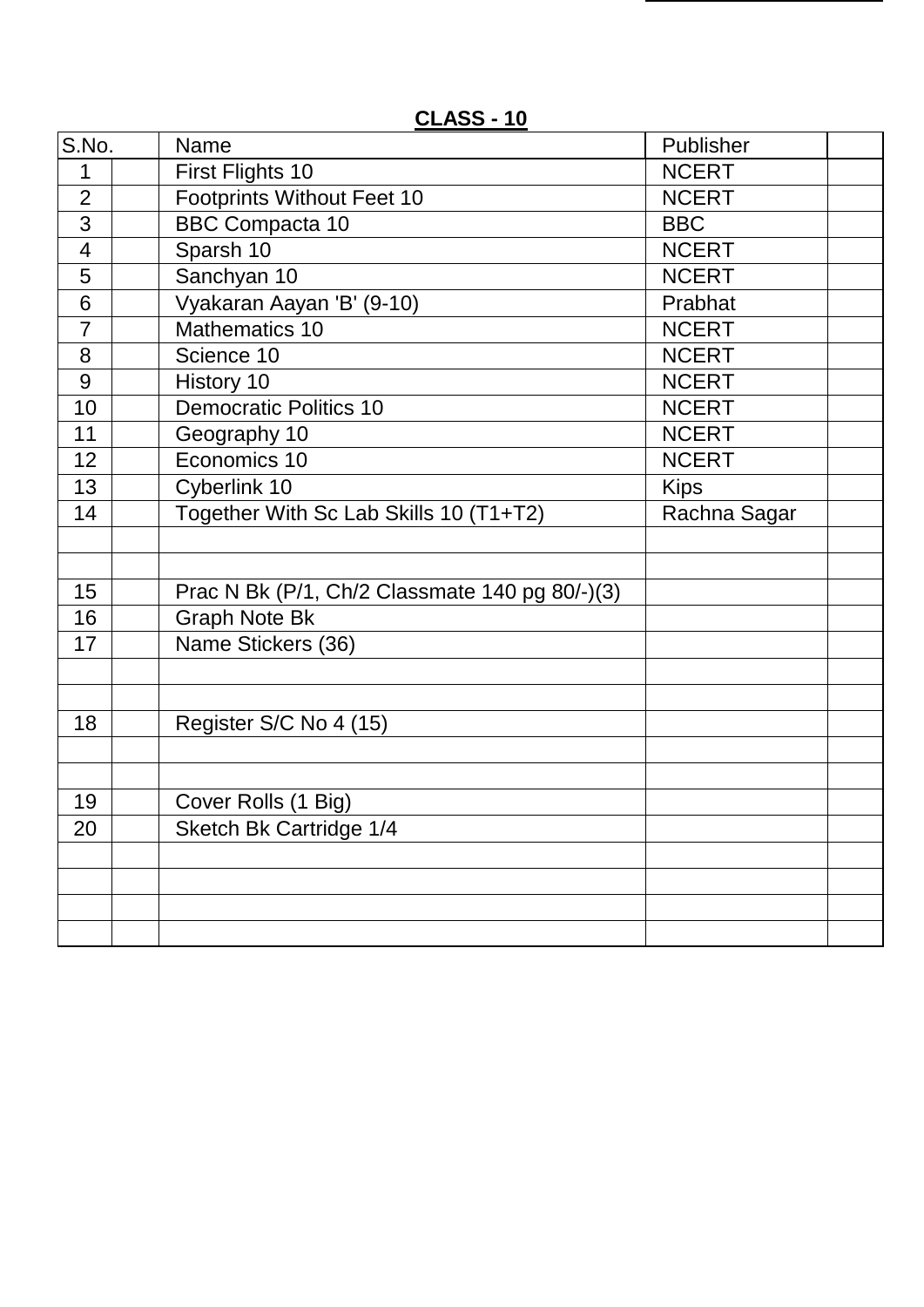| S.No.          | Name                                   | Publisher        |  |
|----------------|----------------------------------------|------------------|--|
| 1              | Hornbill 11                            | <b>NCERT</b>     |  |
| $\overline{2}$ | Snapshots 11                           | <b>NCERT</b>     |  |
|                |                                        |                  |  |
|                |                                        |                  |  |
|                |                                        |                  |  |
|                | <b>SCIENCE</b>                         |                  |  |
| $\mathbf 1$    | Physics 11 (1)                         | <b>NCERT</b>     |  |
| $\overline{2}$ | Physics 11 (2)                         | <b>NCERT</b>     |  |
| 3              | <b>Comprehensive Prac Physics 11</b>   | Luxmi            |  |
|                |                                        |                  |  |
| $\mathbf{1}$   | Chemistry 11 (1)                       | <b>NCERT</b>     |  |
| $\overline{2}$ | Chemistry 11 (2)                       | <b>NCERT</b>     |  |
| 3              | <b>Comprehensive Prac Chemistry 11</b> | Luxmi            |  |
|                |                                        |                  |  |
| $\mathbf 1$    | Maths 11                               | <b>NCERT</b>     |  |
|                |                                        |                  |  |
| 1              | Biology 11                             | <b>NCERT</b>     |  |
|                |                                        |                  |  |
|                |                                        |                  |  |
|                | <b>COMMERCE</b>                        |                  |  |
| 1              | <b>Accountancy (DK Goel) 11</b>        | <b>APC</b>       |  |
|                |                                        |                  |  |
| 1              | <b>Business Studies 11</b>             | V.K. Publication |  |
|                |                                        |                  |  |
| 1              | Economics (TR Jain) 11                 | <b>VK Pub</b>    |  |
|                |                                        |                  |  |
|                |                                        |                  |  |
|                | <b>ARTS</b>                            |                  |  |
| 1              | <b>Political Science 11</b>            | <b>NCERT</b>     |  |
| 1              | Sociology                              | <b>NCERT</b>     |  |
|                |                                        |                  |  |
|                |                                        |                  |  |
|                |                                        |                  |  |
|                |                                        |                  |  |
|                | 5th SUBJECT : Physical Education       |                  |  |
| 1              | <b>Physical Education 11</b>           | <b>Think Big</b> |  |
|                |                                        |                  |  |
|                |                                        |                  |  |
|                |                                        |                  |  |
|                |                                        |                  |  |
|                |                                        |                  |  |
|                |                                        |                  |  |
|                |                                        |                  |  |

# **CLASS - 11 (Science , Commerce & Arts)**